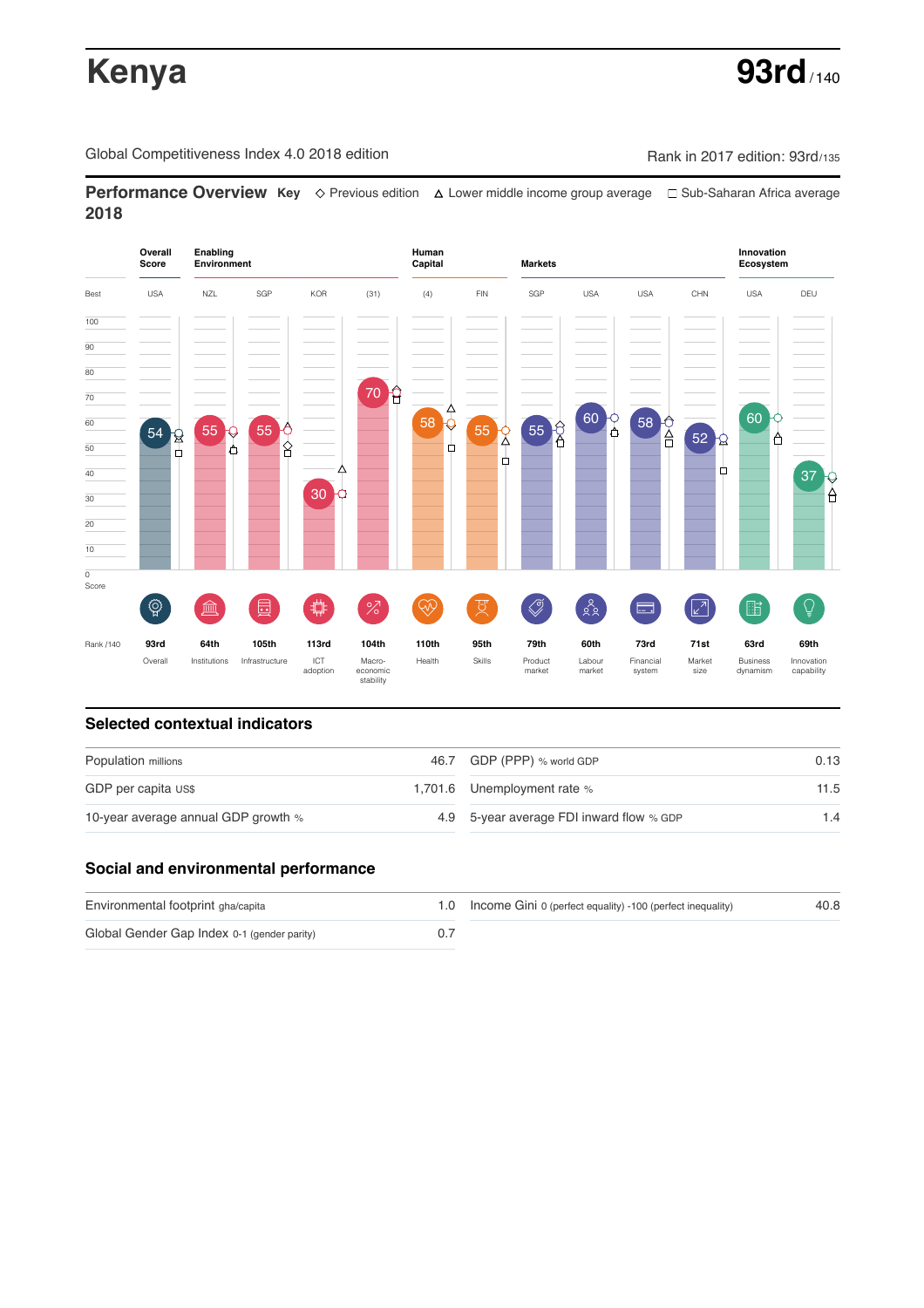## **Kenya 93rd**/140

| <b>Index Component</b>                                                   | Value          | Score *         | Rank/140 | <b>Best Performer</b>       |
|--------------------------------------------------------------------------|----------------|-----------------|----------|-----------------------------|
| 寙<br>Pillar 1: Institutions 0-100 (best)                                 |                | 54.6 ↑          | 64       | <b>New Zealand</b>          |
| 1.01 Organized crime 1-7 (best)                                          | 3.9            | 48.1 ↑          | 114      | Finland                     |
| 1.02 Homicide rate /100,000 pop.                                         | 4.9            | 85.2 ↓          | 89       | Multiple (9)                |
| 1.03 Terrorism incidence 0 (very high) -100 (no incidence)               | 87.0           | 87.0 ↑          | 125      | Multiple (24)               |
| 1.04 Reliability of police services 1-7 (best)                           | 4.2            | 52.9 ↑          | 81       | Finland                     |
| 1.05 Social capital 0-100 (high)                                         | 61.6           | 61.6 ↑          | 14       | Australia                   |
| 1.06 Budget transparency 0-100 (best)                                    | 50.0           | $50.0 =$        | 77       | Multiple (2)                |
| 1.07 Judicial independence 1-7 (best)                                    | 4.3            | 55.6 个          | 51       | Finland                     |
| 1.08 Efficiency of legal framework in challenging regulations 1-7 (best) | 3.7            | 45.5 ↑          | 47       | Finland                     |
| 1.09 Freedom of the press 0-100 (worst)                                  | 30.8           | 69.2 ↑          | 77       | Norway                      |
| 1.10 Burden of government regulation 1-7 (best)                          | 4.1            | 50.9 ↑          | 28       | Singapore                   |
| 1.11 Efficiency of legal framework in settling disputes 1-7 (best)       | 4.1            | 52.2 ↑          | 44       | Singapore                   |
| 1.12 E-Participation Index 0-1 (best)                                    | 0.53           | $53.4$ 1        | 100      | Multiple (3)                |
| 1.13 Future orientation of government 1-7 (best)                         | 4.5            | 57.6 ↑          | 28       | Singapore                   |
| 1.14 Incidence of corruption 0-100 (best)                                | 28.0           | 28.0 ↑          | 120      | New Zealand                 |
| 1.15 Property rights 1-7 (best)                                          | 4.7            | 61.0 ↑          | 50       | Finland                     |
| 1.16 Intellectual property protection 1-7 (best)                         | 4.4            | 56.4 ↑          | 58       | Finland                     |
| 1.17 Quality of land administration 0-30 (best)                          | 16.0           | $53.3 =$        | 67       | Singapore                   |
| 1.18 Strength of auditing and reporting standards 1-7 (best)             | 4.6            | 59.3 ↑          | 74       | Finland                     |
| 1.19 Conflict of interest regulation 0-10 (best)                         | 6.7            | $67.0 =$        | 32       | Multiple (2)                |
| 1.20 Shareholder governance 0-10 (best)                                  | 5.0            | $50.0 =$        | 81       | Kazakhstan                  |
| 員<br>Pillar 2: Infrastructure 0-100 (best)                               |                | 54.8 ↑          | 105      | Singapore                   |
| 2.01 Road connectivity index 0-100 (best)                                | 57.6           | $57.6 =$        | 80       | <b>United States</b>        |
| 2.02 Quality of roads 1-7 (best)                                         | 4.2            | 53.6 $\sqrt{ }$ | 61       | Singapore                   |
| 2.03 Railroad density km of roads/square km                              | 6.6            | $16.4 =$        | 63       | Multiple (20)               |
| 2.04 Efficiency of train services 1-7 (best)                             | 3.7            | 44.4 ተ          | 54       | Switzerland                 |
| 2.05 Airport connectivity score                                          | 28,294.2       | 44.1 ↓          | 74       | Multiple (8)                |
| 2.06 Efficiency of air transport services 1-7 (best)                     | 5.0            | 66.8 ↑          | 47       | Singapore                   |
| 2.07 Liner Shipping Connectivity Index 0-157.1 (best)                    | 14.9           | 14.9 $\uparrow$ | 72       | Multiple (4)                |
| 2.08 Efficiency of seaport services 1-7 (best)                           | 4.3            | 55.5 ↑          | 58       | Singapore                   |
| 2.09 Electrification rate % pop.                                         | 64.5           | 64.5 ↑          | 110      | Multiple (66)               |
| 2.10 Electric power transmission and distribution losses % output        | 19.7           | 83.7 ↓          | 115      | Multiple (9)                |
| 2.11 Exposure to unsafe drinking water % pop.                            | 35.0           | 66.4 ↑          | 115      | Multiple (23)               |
| 2.12 Reliability of water supply 1-7 (best)                              | 3.8            | 46.9 ↓          | 108      | Switzerland                 |
| O<br>Pillar 3: ICT adoption 0-100 (best)                                 |                | $30.2$ 1        | 113      | Korea, Rep.                 |
| 3.01 Mobile-cellular telephone subscriptions /100 pop.                   | 86.1           | 71.8 ተ          | 113      | Multiple (68)               |
| 3.02 Mobile-broadband subscriptions /100 pop.                            | 35.7           | n/a             | 108      | <b>United Arab Emirates</b> |
| 3.03 Fixed-broadband Internet subscriptions /100 pop.                    | 0.6            | 1.2 $\uparrow$  | 114      | Switzerland                 |
| 3.04 Fibre Internet subscriptions /100 pop.                              | 0.1            | n/a             | 91       | Korea, Rep.                 |
| 3.05 Internet users % pop.                                               | 16.6           | $16.6 =$        | 125      | Iceland                     |
| ℅<br>Pillar 4: Macroeconomic stability 0-100 (best)                      | $\overline{a}$ | 69.5 $\sqrt{ }$ | 104      | Multiple (31)               |
| 4.01 Inflation annual % change                                           | 7.2            | 91.2 $\sqrt{ }$ | 114      | Multiple (74)               |
| 4.02 Debt dynamics 0-100 (best)                                          | 47.8           | 47.8 ↓          | 97       | Multiple (36)               |
| Qv<br>Pillar 5: Health 0-100 (best)                                      | ÷              | 58.1 ↑          | 110      | Multiple (4)                |
| 5.01 Healthy life expectancy years                                       | 58.6           | 58.1 ↑          | 109      | Multiple (4)                |
|                                                                          | $\overline{a}$ |                 |          |                             |
| 섯<br>Pillar 6: Skills 0-100 (best)                                       |                | 55.4 ↑          | 95       | Finland                     |
| 6.01 Mean years of schooling Years                                       | 8.4            | $56.0 =$        | 87       | Finland                     |
| 6.02 Extent of staff training 1-7 (best)                                 | 4.3            | 54.7 ↑          | 46       | Switzerland                 |
| 6.03 Quality of vocational training 1-7 (best)                           | 4.2            | 53.1 ↑          | 57       | Switzerland                 |
| 6.04 Skillset of graduates 1-7 (best)                                    | 4.2            | 53.3 ↑          | 56       | Switzerland                 |
| 6.05 Digital skills among population 1-7 (best)                          | 4.7            | 61.3 ↑          | 43       | Sweden                      |
| 6.06 Ease of finding skilled employees 1-7 (best)                        | 4.9            | 64.7 ተ          | 21       | <b>United States</b>        |
| 6.07 School life expectancy Years                                        | 11.1           | $61.7 =$        | 113      | Multiple (9)                |
| 6.08 Critical thinking in teaching 1-7 (best)                            | 3.7            | 45.0 ↑          | 47       | United States               |
| 6.09 Pupil-to-teacher ratio in primary education Ratio                   | 30.7           | $48.4 =$        | 110      | Multiple (6)                |